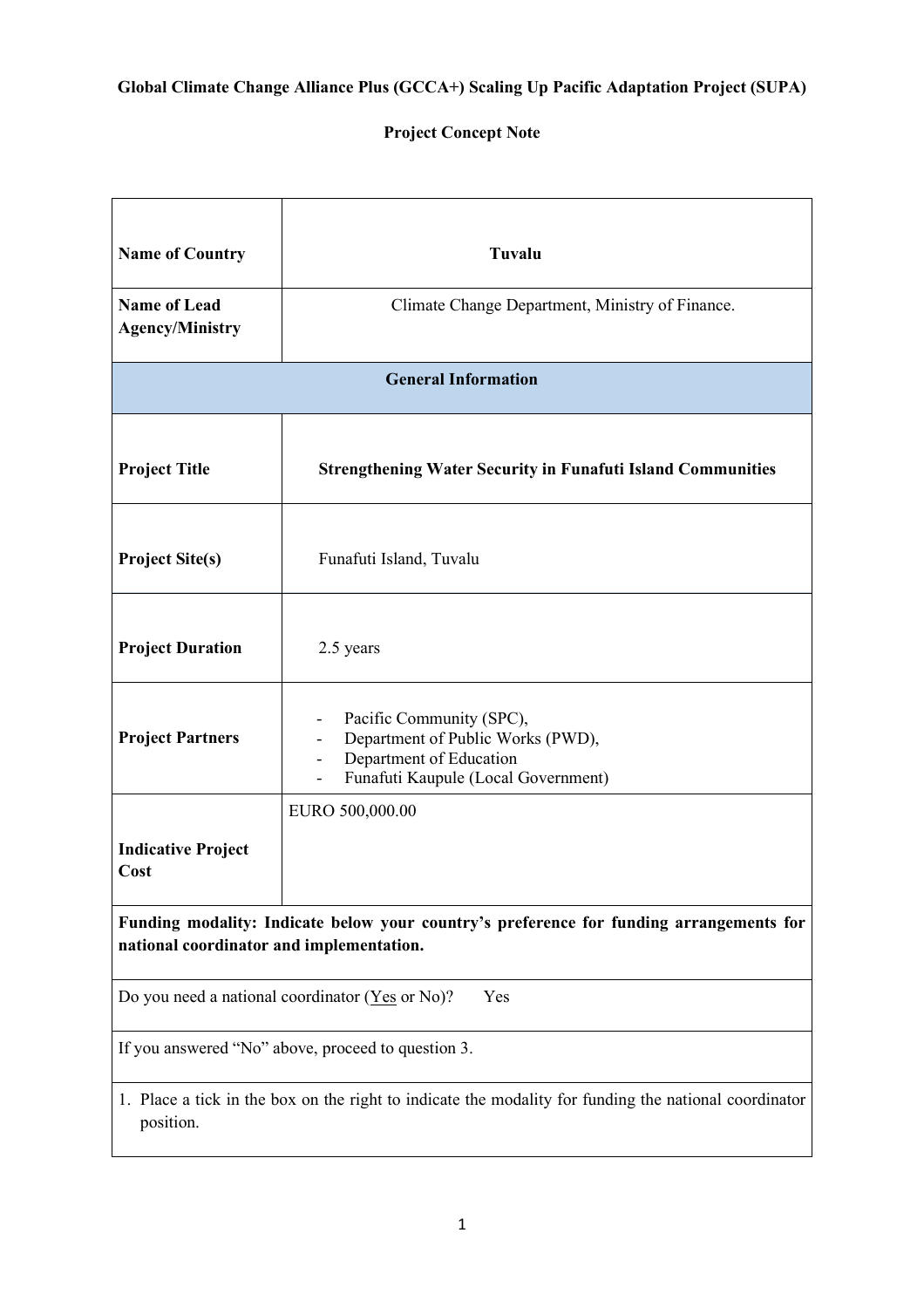| Country recruits and pays the national coordinator through a Grant Agreement                               |  |
|------------------------------------------------------------------------------------------------------------|--|
| with SPC                                                                                                   |  |
|                                                                                                            |  |
| SPC recruits the national coordinator so he/she becomes an SPC staff based in-                             |  |
|                                                                                                            |  |
| country                                                                                                    |  |
|                                                                                                            |  |
| 2. In which agency will the national coordinator be housed?                                                |  |
|                                                                                                            |  |
| <b>Climate Change Department, Ministry of Finance</b>                                                      |  |
|                                                                                                            |  |
| 3. Place a tick in the box on the right to indicate the modality for funding implementation of activities. |  |
|                                                                                                            |  |
| Country carries out procurement for all activities through a Grant Agreement                               |  |
|                                                                                                            |  |
| with SPC (and according to SPC's procurement policies and procedures)                                      |  |
|                                                                                                            |  |
| SPC carries out procurement for all activities                                                             |  |
|                                                                                                            |  |
|                                                                                                            |  |
| Blend of the above two modalities                                                                          |  |
|                                                                                                            |  |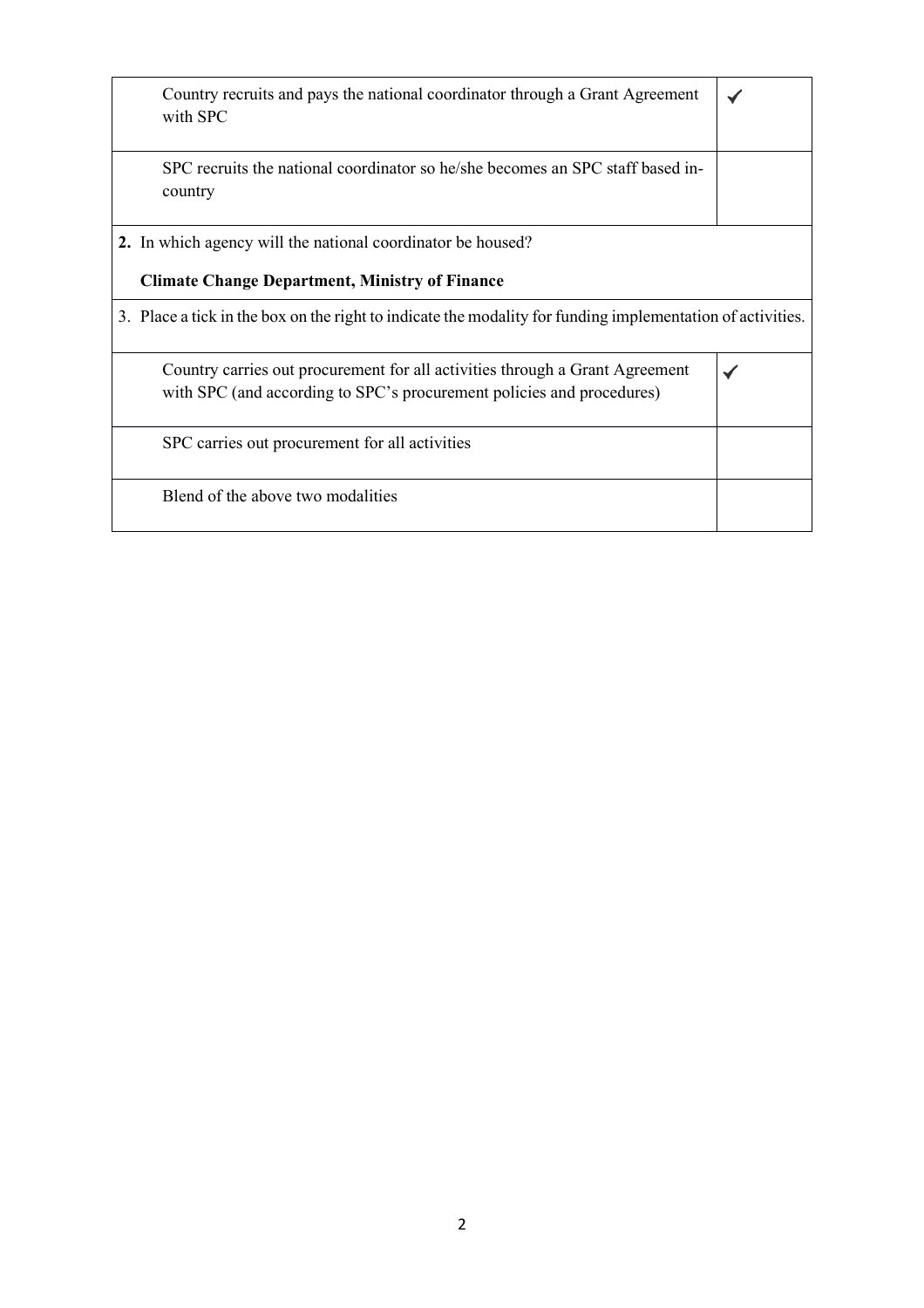| <b>Project Description</b><br>and Link to SUPA<br><b>Output 3</b> | The project is envisaged to focus on enhancing water security in Funafuti<br>Island. Tuvalu is a low-lying atoll and therefore freshwater is a scarce<br>commodity. Strengthening water security is an ongoing priority for the<br>Government of Tuvalu over the years.                                                                                                                                                                                                                                                                                                                                                                                                                                                                                          |
|-------------------------------------------------------------------|------------------------------------------------------------------------------------------------------------------------------------------------------------------------------------------------------------------------------------------------------------------------------------------------------------------------------------------------------------------------------------------------------------------------------------------------------------------------------------------------------------------------------------------------------------------------------------------------------------------------------------------------------------------------------------------------------------------------------------------------------------------|
|                                                                   | Water shortage in Tuvalu is a national challenge particularly in Funafuti<br>Island where approximately 60% of the total country's population reside.<br>Water insecurity on the island is presently exacerbated by various factors in<br>Tuvalu which include overpopulation, lifestyle, pollution, high salinity of<br>groundwater, high water demands from government buildings, schools and<br>the hospital and limited land space. These are compounded by the adverse<br>impacts of climate change. In 2011, Tuvalu experienced a severe drought<br>which led to the declaration of a national state of emergency by the<br>government. During this historic event, water was significantly scarce and<br>was rationed to 40 liters per household per day. |
|                                                                   | Various efforts by the Government of Tuvalu to improve water security have<br>been undertaken in the past which include the refurbishment and<br>maintenance of water storage systems and the purchase of water desalination<br>plants to enable the country to better meet the national demand on water<br>supply. GCCA+SUPA will scale up these national efforts to improve fresh<br>water supply to and access by the residents of Funafuti Island.                                                                                                                                                                                                                                                                                                           |
|                                                                   | The proposed scale-up activities to be covered under this project, are as<br>follows:                                                                                                                                                                                                                                                                                                                                                                                                                                                                                                                                                                                                                                                                            |
|                                                                   | Procurement of a portable desalination plant and provision of<br>a.<br>training on operations and maintenance;                                                                                                                                                                                                                                                                                                                                                                                                                                                                                                                                                                                                                                                   |
|                                                                   | b. Refurbish and maintain primary $(2)$ and secondary $(1)$ schools water<br>systems in Funafuti;                                                                                                                                                                                                                                                                                                                                                                                                                                                                                                                                                                                                                                                                |
|                                                                   | c. A feasibility study for a development of a Road Drainage<br>Management Plan for Funafuti;                                                                                                                                                                                                                                                                                                                                                                                                                                                                                                                                                                                                                                                                     |
|                                                                   | d. Recruitment of a National Coordinator to manage and drive the<br>implementations of the GCCA+SUPA project activities in Tuvalu.                                                                                                                                                                                                                                                                                                                                                                                                                                                                                                                                                                                                                               |
|                                                                   |                                                                                                                                                                                                                                                                                                                                                                                                                                                                                                                                                                                                                                                                                                                                                                  |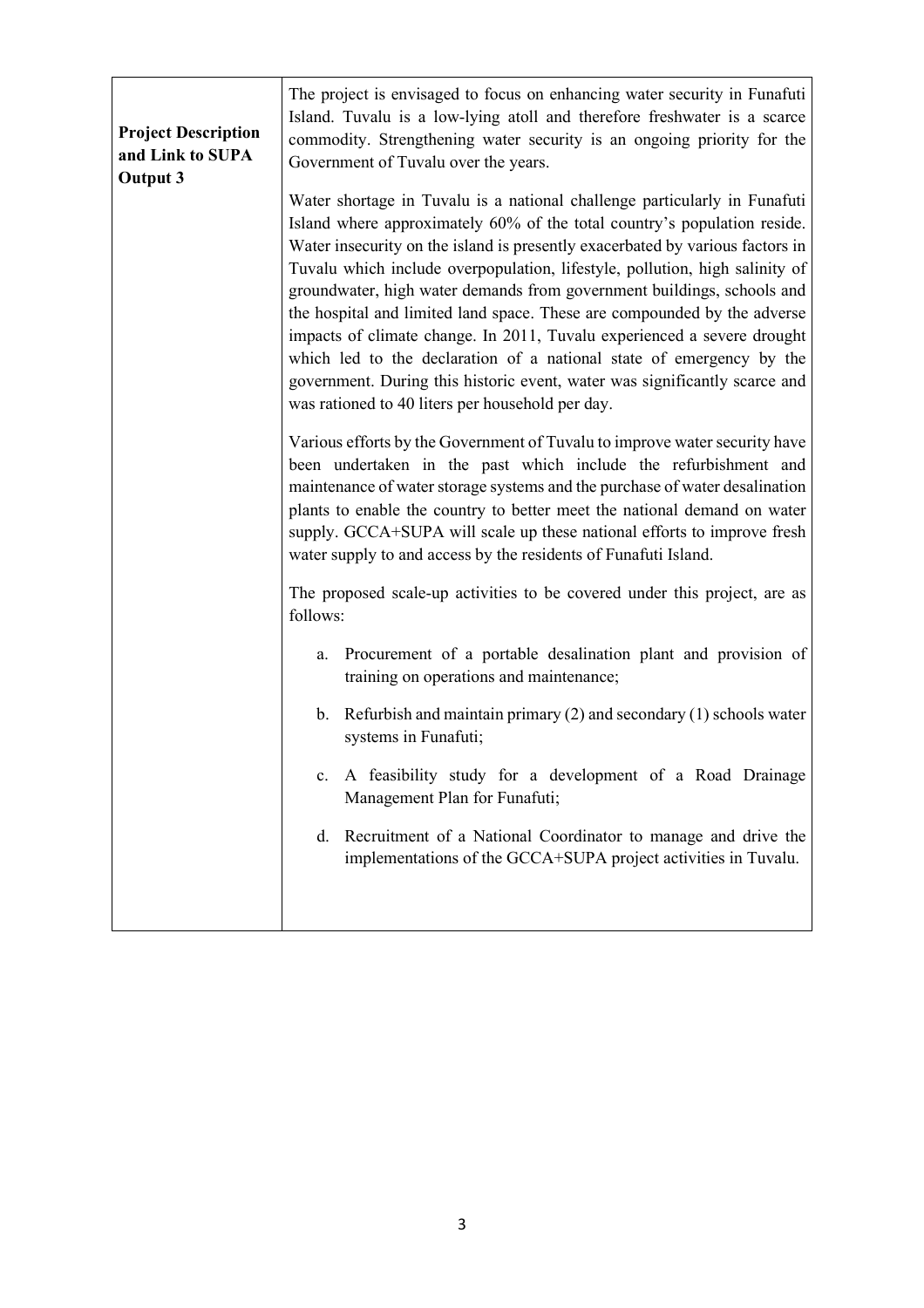| <b>Proposed Project</b><br><b>Outputs</b> | The proposed project is anticipated to have five direct outputs:<br>Successful procurement of a portable desalination plant for<br>1.<br>Funafuti Island. |  |
|-------------------------------------------|-----------------------------------------------------------------------------------------------------------------------------------------------------------|--|
|                                           | Improved capacity and knowledge by the PWD staff on the<br>2.<br>operations and maintenance of the portable desalination plant                            |  |
|                                           | Refurbished and maintained water systems in the three schools in<br>3.<br>Funafuti.                                                                       |  |
|                                           | A completed feasibility study on the development of a road<br>4.<br>drainage management plan for Funafuti Island.                                         |  |
|                                           | Adequate support from National Coordinator on the coordination<br>5.<br>and management of water security activities under this project                    |  |

| <b>General Criteria for Identification of Projects</b>                                                                                                                                                                                                                           |                                                                                                                                                                                                                                                                                                                                                                                                                                                                                                                                                                                                                                                                                                                                                                                                                                                                                                                                                                            |  |
|----------------------------------------------------------------------------------------------------------------------------------------------------------------------------------------------------------------------------------------------------------------------------------|----------------------------------------------------------------------------------------------------------------------------------------------------------------------------------------------------------------------------------------------------------------------------------------------------------------------------------------------------------------------------------------------------------------------------------------------------------------------------------------------------------------------------------------------------------------------------------------------------------------------------------------------------------------------------------------------------------------------------------------------------------------------------------------------------------------------------------------------------------------------------------------------------------------------------------------------------------------------------|--|
| Criteria                                                                                                                                                                                                                                                                         | How does the proposed project adhere to the criterion?                                                                                                                                                                                                                                                                                                                                                                                                                                                                                                                                                                                                                                                                                                                                                                                                                                                                                                                     |  |
| 1. Each country is to select<br>one sector from the<br>following list for scaling<br>up: i) Food security, ii)<br>Water security, iii) Human<br>health, iv) Coastal<br>protection, v) Marine<br>resources); and the sector<br>selected must be linked to<br>national priorities. | Sector selected:<br><b>Water Security</b><br>How is this sector selection linked to national priorities:<br>The Tuvalu National Strategy for Sustainable Development (NSSD)<br>2016-2020 under Goal: 1 'Climate Change' acknowledged that the<br>projected effect of climate change will pose high uncertainty in the<br>amount of rainfall, frequent land inundations, severity of ENSO(La-<br>Nina & El-Nino) variability and projected prolong dry spells. Enhancing<br>water supply and storages will contribute indirectly to other strategic<br>goals identified in the national plan which include: Goal 3: Enriched<br>Economic Growth; Goal 4: Healthy Environment and Natural<br>Resources; and Goal 8 and 10: Fisheries and Agriculture. Water Security<br>is also identified as a national priority in the national water and<br>sanitation policy the 'Te Kumete' (Tuvalu Sustainable and<br><b>Integrated Water and Sanitation Policy (SIWSP) 2012-2021.</b> |  |
| 2. Identify the tested and<br>effective previous<br>measure that has<br>elements of<br>sustainability, and is to be<br>scaled up in the project<br>timeframe.                                                                                                                    | Improving water security in all levels of society in Tuvalu has been a<br>national priority for decades. Government and the assistance from<br>international communities have played pivotal roles in the efforts to<br>building community adaptation towards severe droughts, prolong dry<br>spells and water shortages. These measures consist of the following:                                                                                                                                                                                                                                                                                                                                                                                                                                                                                                                                                                                                         |  |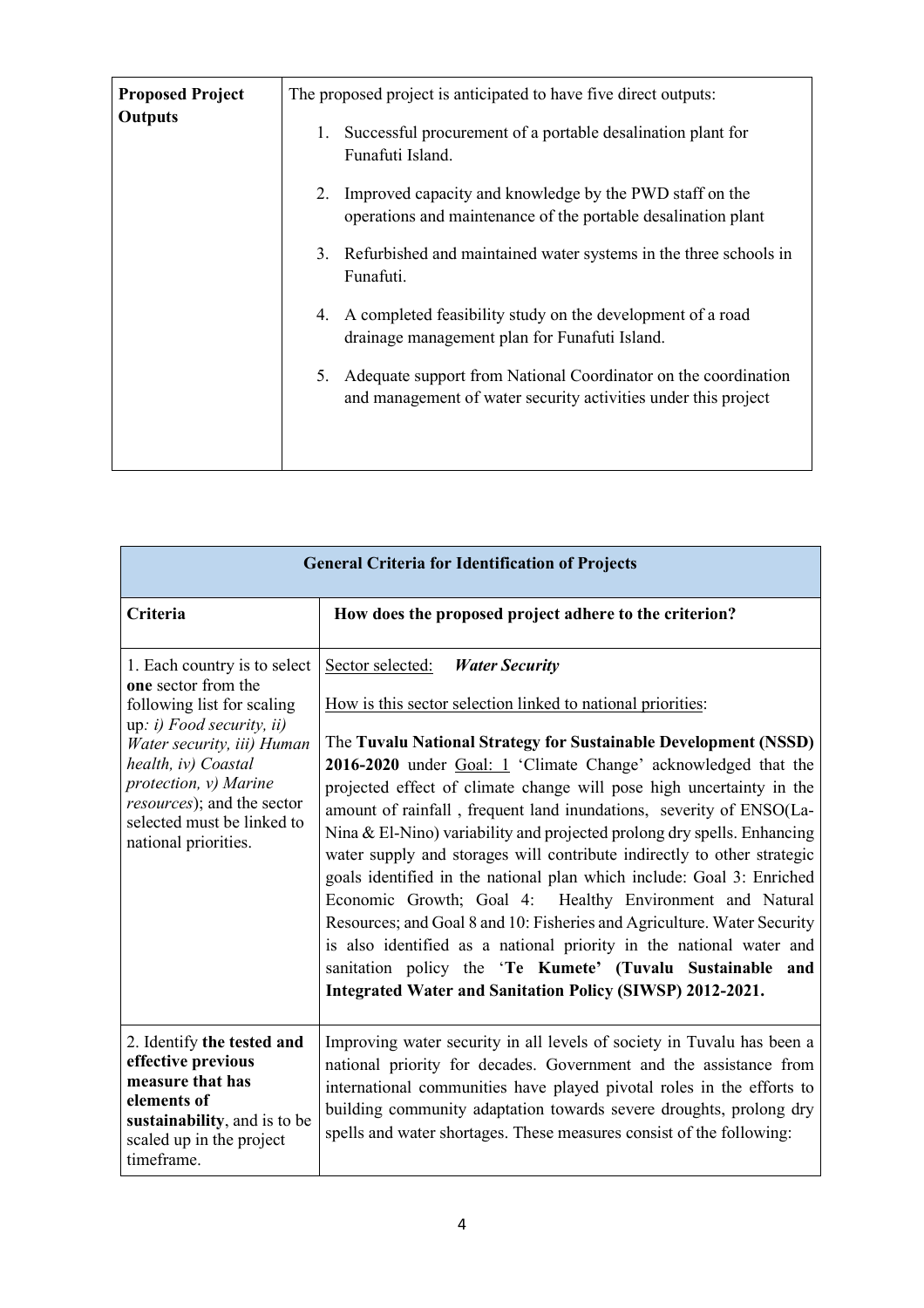| 1. | Procurement of a new desalination plant and local training on<br>operations and maintenance. The desalination machine for years<br>played a vital role in supplying back-up water supply before and<br>during dry weather periods. Although it is often a costly measure<br>that comes with specialized technical capacities, it is found to be<br>highly essential in times of water shortage crisis as Tuvalu relies<br>solely on rainwater for its supply of freshwater. The desalination<br>plant becomes a critical back-up source.                                                                                                                                                                                                                                                                                                                                                                                                                                                                                                                                                                                                                                                                                |
|----|-------------------------------------------------------------------------------------------------------------------------------------------------------------------------------------------------------------------------------------------------------------------------------------------------------------------------------------------------------------------------------------------------------------------------------------------------------------------------------------------------------------------------------------------------------------------------------------------------------------------------------------------------------------------------------------------------------------------------------------------------------------------------------------------------------------------------------------------------------------------------------------------------------------------------------------------------------------------------------------------------------------------------------------------------------------------------------------------------------------------------------------------------------------------------------------------------------------------------|
|    | As part of a scaling up initiative, Tuvalu is seeking assistance under<br>the SUPA project to procure a portable desalination plant for<br>Funafuti. Portable plants can be mobilized between villages and<br>islands and therefore is the preferred model in the context of<br>Funafuti and the outer islands of Tuvalu. The GCCA+SUPA will<br>also provide training on the plant's operation and maintenance to the<br>staff of Tuvalu's PWD to mitigate technical capacity deficiencies.                                                                                                                                                                                                                                                                                                                                                                                                                                                                                                                                                                                                                                                                                                                             |
| 2. | Refurbishment and maintenance of schools and government<br>buildings water system (gutters, roofing, water tanks, water pressure<br>pumps): Regular maintenance, cleaning, repair and replacement of<br>water systems are considered to be one of the most effective options<br>for the schools and buildings in Tuvalu in terms of cost and water<br>access. Over the years, the Australian government (AUSAID),<br>NZAID and NAPA 1 have undertaken similar activities in Funafuti<br>and several of the outer islands of Tuvalu and were found not only<br>to be effective in terms of improving water supply but also<br>environmental friendly i.e. measures normally utilize minimal space<br>and are user-friendly and do not require specialized technical<br>capacities for maintenance. For the GCCA+ SUPA project, the<br>water system refurbishment and maintenance initiatives would be<br>scaled-up to primary and secondary schools in Funafuti. This is<br>envisaged to significantly benefit the students that are dependent on<br>the school water systems and to address the issues the Government<br>of Tuvalu is currently facing in terms of capacity constraints on<br>water system maintenance. |
| 3. | A feasibility study on the development of a water drainage system<br>for some parts of the public roads and airport runway in Funafuti.<br>The rationale behind this activity is to allow the rainwater on roads<br>and the runway to be collected, treated and re-used for agricultural<br>purposes. A large volume of rainfall run-off from the roads and<br>runway are wasted particularly during rainy periods. The<br>Government of Tuvalu is therefore, exploring avenues on how the<br>run-off can be collected and put to essential use in domestic and<br>commercial agricultural practices and services. Tuvalu was inspired<br>by the model from the Republic of Marshall Islands' waste-water<br>treatment systems.                                                                                                                                                                                                                                                                                                                                                                                                                                                                                         |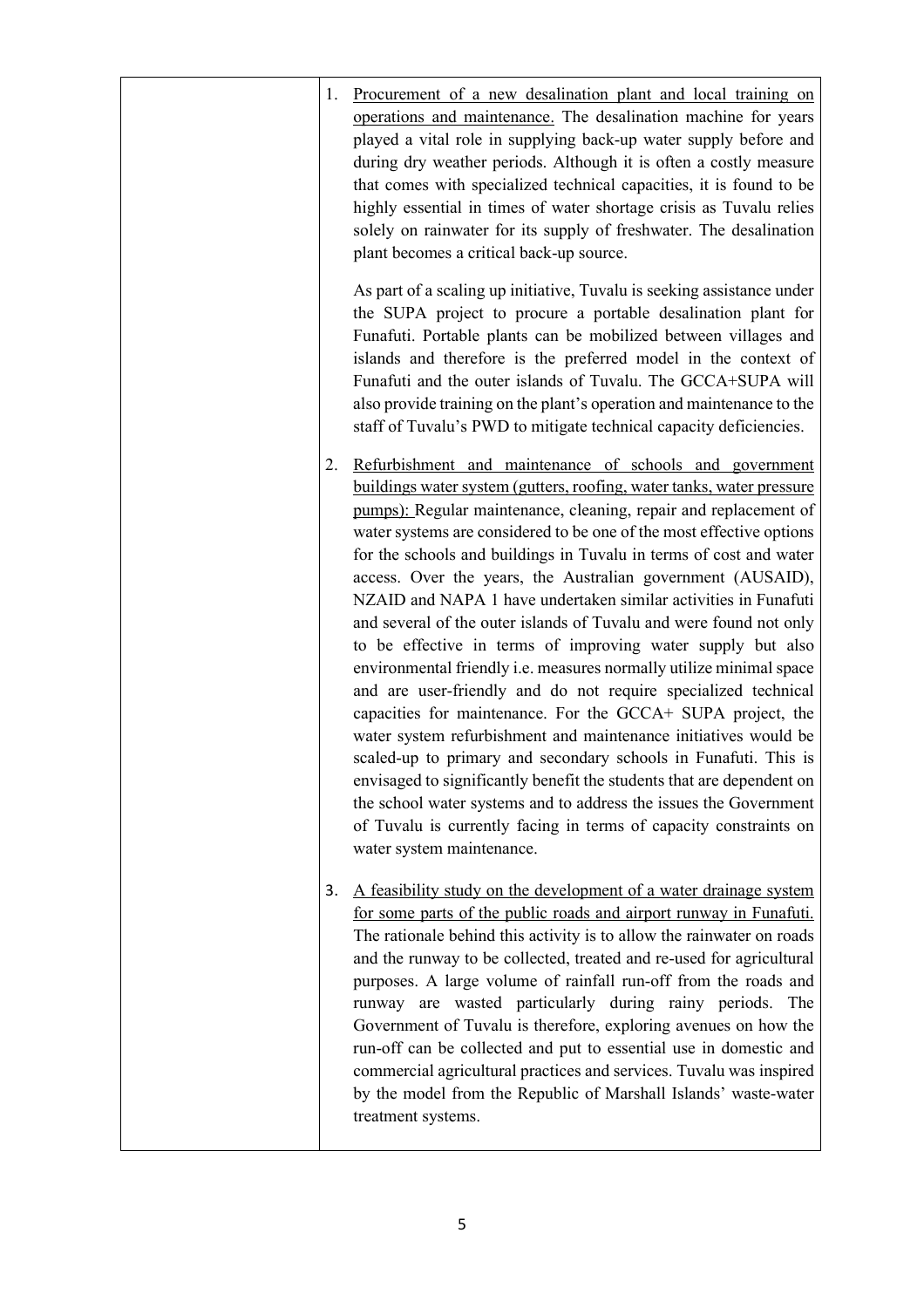3. The selected scaled up measures must have socioeconomic benefits for the communities and be implemented using an evidence-based gendersensitive and rights-based approach. The selected scaled up activities proposed under this project are anticipated to have significant socio-economic benefits for all communities in Funafuti Island. 1. **Good Quality of Life:** There is no doubt that water is life, and in Tuvalu, a good life is deterred by water insecurity. Improved water security will contribute to improved social security, lifestyle and well-being. This is especially so for women who bear the role of securing and managing water supply in the family during times of drought. 2. **Employment & Opportunities:** The unemployment rate in Tuvalu sits at 6.5% (2002, Statistic) and it is expected to rise every year. This proposed project is expected to bring with it employment opportunities for the Funafuti communities both amongst men and women. The procurement and maintenances of the desalination plants will also give opportunities for the *PWD* staff to enhance their knowledge and technical capacities on the maintenance and operation of a desalination machine. The proposed scaling up activities in general will provide important opportunities and learning grounds in Tuvalu's goal towards sustainable development. 3. **Better Health and Wellness:** Enhanced water supply will contribute to better health, hygiene and a cleaner environment in the targeted communities in Funafuti, particularly in schools and the national hospital. Tuvalu has recorded increased cases of waterborne diseases such as typhoid, scabies, dengue fever and hepatitis. Improved water supply and improved access to quality water will reduce the epidemic of these communicable diseases. 4. **Improved Agricultural sectors:** An improved water availability and quality throughout Funafuti can boost agricultural productivity. The impact assessment from the 2011 drought, found a vast majority of crops to be severely stressed, in particular the local root staple known as the *pulaka,* which is a giant swamp taro. The government of Tuvalu through its NSSD promotes gender equality (**Goal: 4** Health & Social Development) at all levels of development and national discussions. This includes equal involvement of women in wage employments, projects development and implementations, politics, local government practices, private businesses etc. The National Gender Policy (NGP) 2013-2020, the Family Protection and Domestic Violence Act, and the Tuvalu National Human Right Action Plan 2016-2020 are key government frameworks that drive and promote gender equality and rights of both women, children and disable groups. 5. The Department of Gender Affair (DGA) oversees the implementation of gender matters at all levels and is responsible to